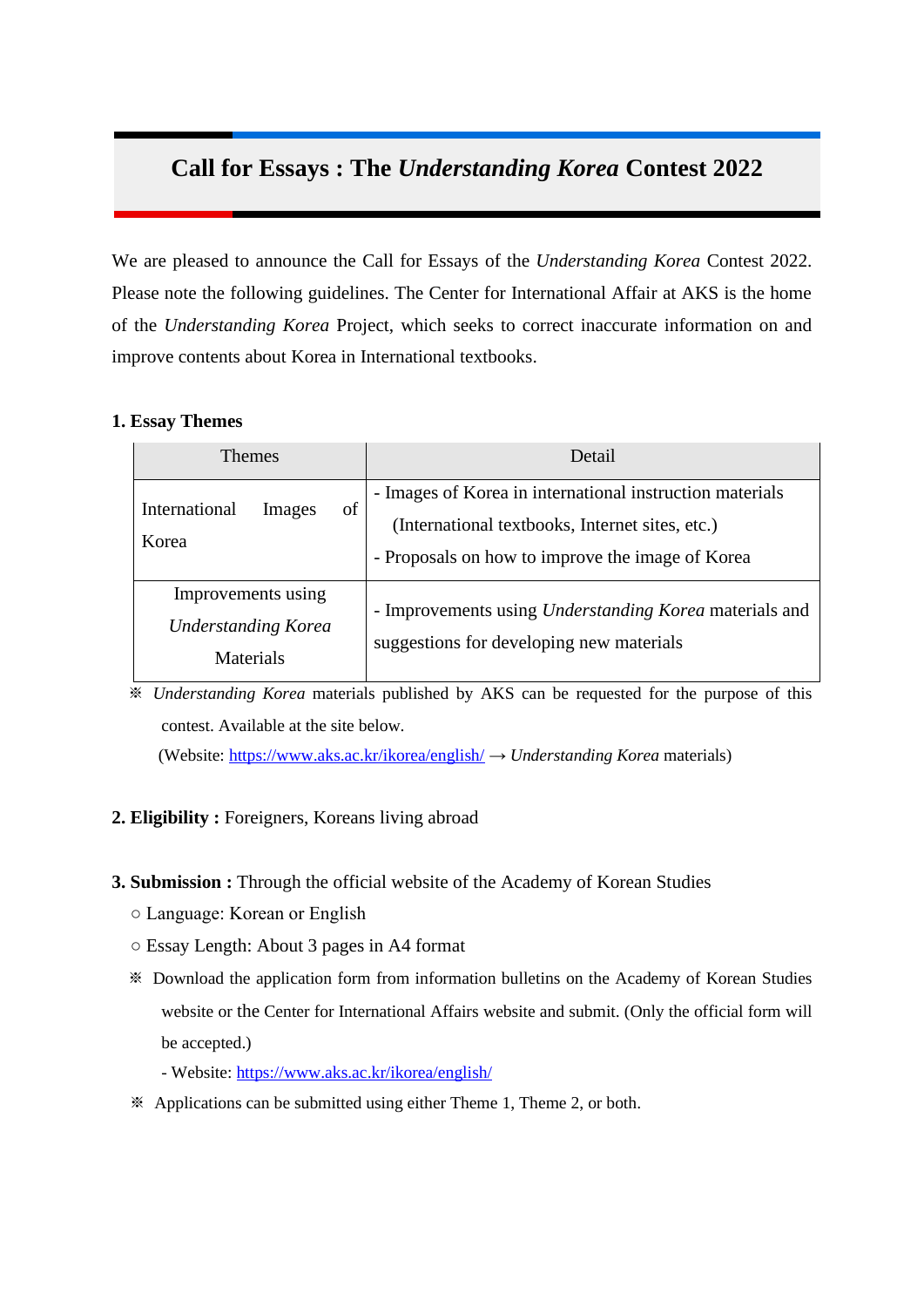#### **4. Prizes**

| Title                      | Number of<br>winners | Prizes                                                                 |  |
|----------------------------|----------------------|------------------------------------------------------------------------|--|
| <b>Grand Prize</b>         | $\overline{2}$       | Awarded by the Ministers (MOFA $&$ MOE)<br>Prize worth $1,000,000$ won |  |
| Excellence Prize           | 4                    | Awarded by AKS President<br>Prize worth 400,000 won                    |  |
| <b>Participation Prize</b> | 6                    | Awarded by the Center Director<br>Prize worth 200,000 won              |  |

※ Taxes related to the acceptance of and use of the prize are the winners' responsibility.

### **5. Application Period : June 1 - July 31, 2022, 18:00**

※ Applications arrived after the deadline (Korea Standard Time) will not be received.

#### **6. Announcement of winners :** September 20, 2022

※ The result of the contest will be posted on the Center's website,

[\(https://www.aks.ac.kr/ikorea/english/\)](https://www.aks.ac.kr/ikorea/english/) and all winners will be notified individually.

#### **7. Contact :** The Center for International Affairs of the Academy of Korean Studies

- Email: [highspirit@aks.ac.kr](2022_공모전_신청서외3/highspirit@aks.ac.kr)
- ※ All inquiries about the contest must be made by email.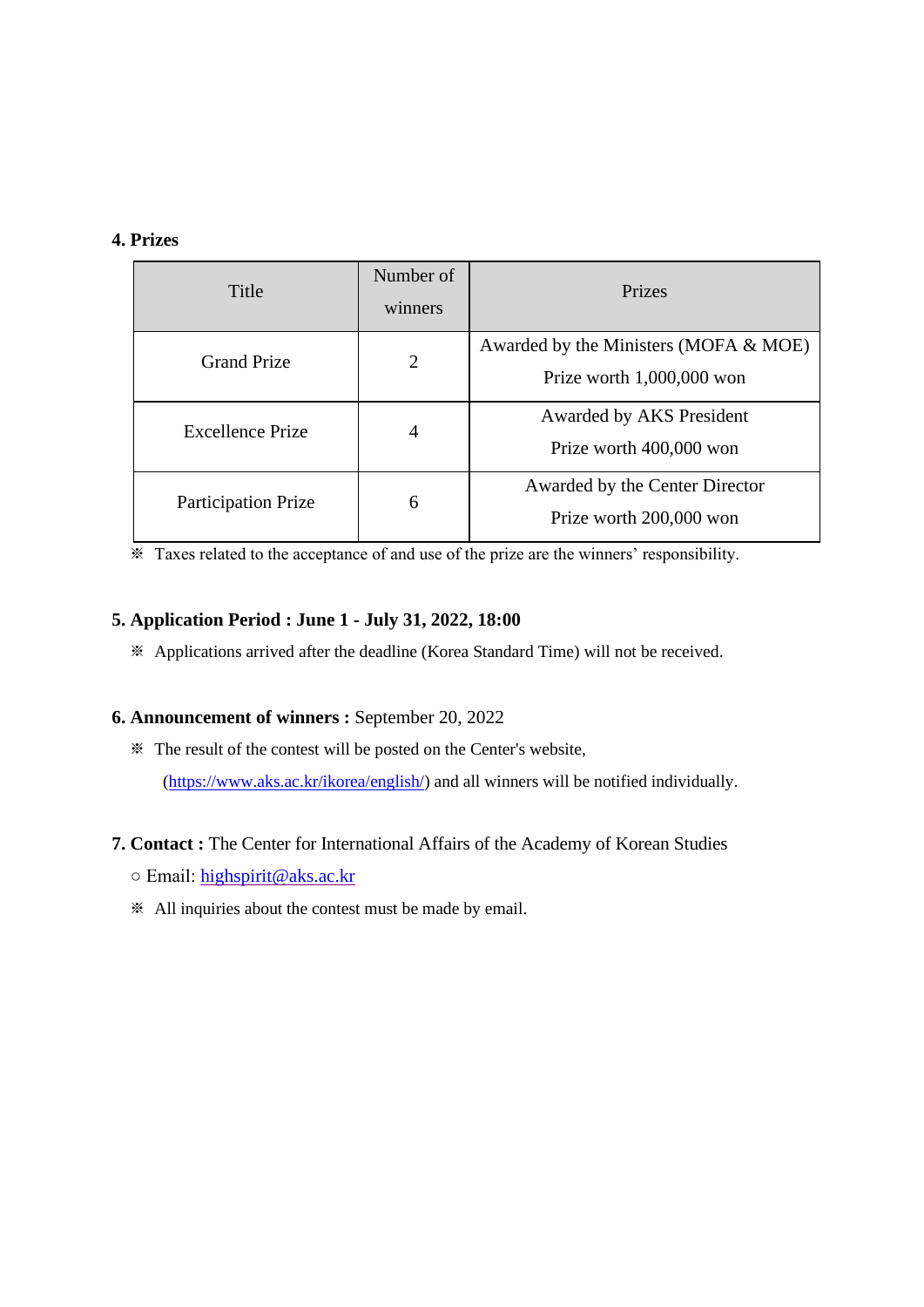# 2022 『내가 한국바로알리기의 주인공』에세이 공모 안내

한국학중앙연구원 국제교류처는 외국 교과서의 한국 관련 내용 개선 및 내용 증 설을 위한 '한국바로알리기사업'을 수행하고 있습니다.

세계 속의 한국 이미지를 개선하고 한국이해자료에 대한 관심을 높이기 위하여 **2022** 『내가 한국바로알리기의 주인공』 에세이를 아래와 같이 공모합니다.

#### **1.** 공모 주제

| 주제        | 세부 내용                         |
|-----------|-------------------------------|
| 외국에서 보는   | - 외국 교육자료(외국 교과서, 인터넷 사이트 등)에 |
|           | 나타난 한국 이미지                    |
| 한국 이미지    | - 한국 이미지 개선 방안 제안             |
| 한국이해자료 활용 | - 한국이해자료의 활용 후기 및 개발 제안       |

※ 한국이해자료는 한국학중앙연구원에서 제작한 자료를 의미하며, 다음 사이트에서 볼 수 있음. [\(https://www.aks.ac.kr/](https://www.aks.ac.kr/) → 출판·자료 > 자료 > 한국이해자료)

## **2.** 응모 자격**:** 외국인, 재외국민

## **3.** 제출 방법**:** 신청서 양식을 작성하여 한국학중앙연구원 홈페이지를 통해 제출

- 제출 언어: 한국어 또는 영어
- 제출 분량: A4 3매 내외
- ※ 한국학중앙연구원 홈페이지[\(https://www.aks.ac.kr/\)](https://www.aks.ac.kr/) 공지사항에서 신청서를 다운로드 한 후작성하여 제출 (신청서 양식만 접수함)
- ※ 주제1과 주제2에 중복하여 응모할 수 있음.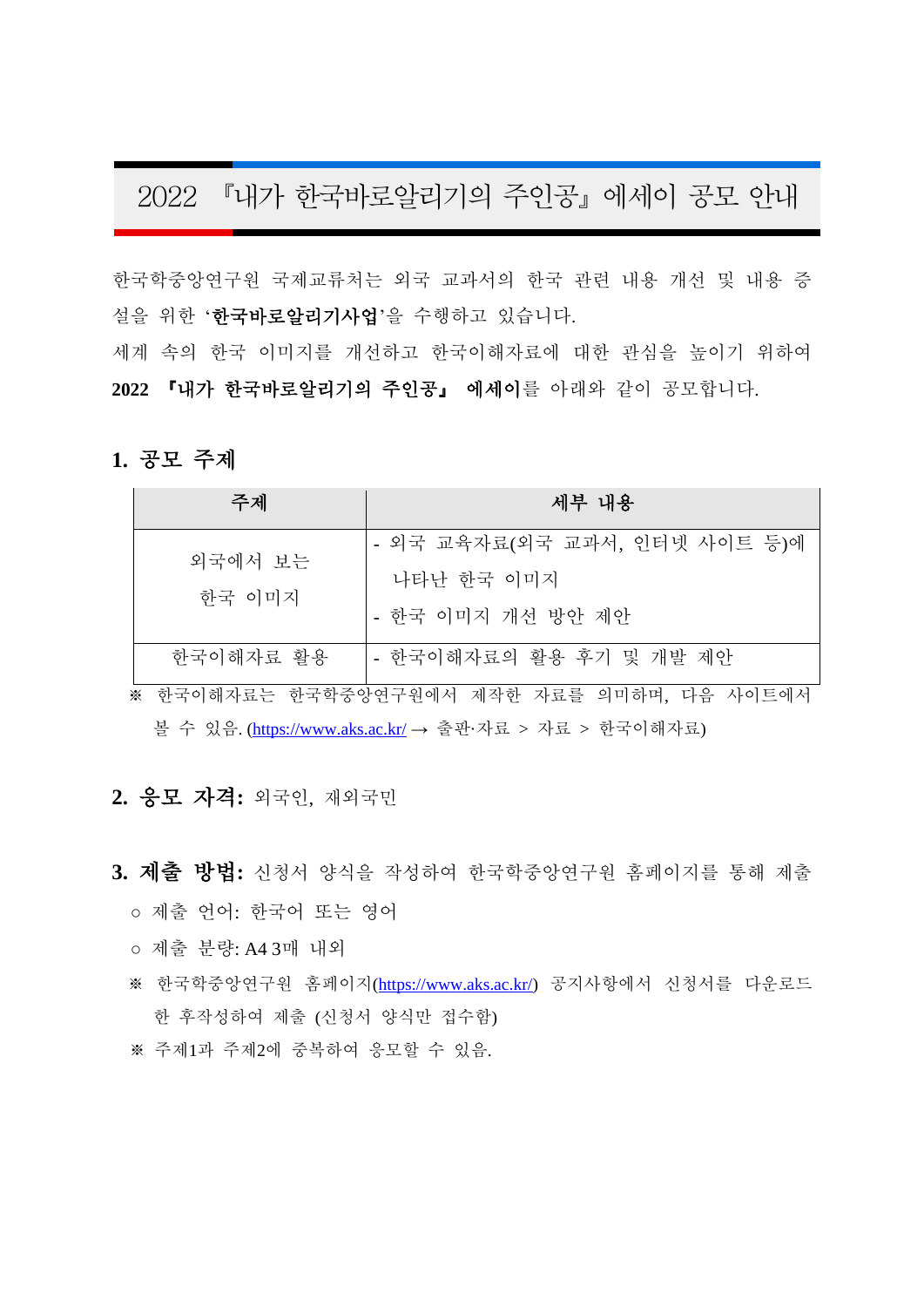## **4.** 시상 내역

| 구분   | 인원             | 시상내역                            |  |
|------|----------------|---------------------------------|--|
| 최우수상 | 2              | 외교부·교육부 장관 상훈 및<br>100만원 상당의 상품 |  |
| 우수상  | $\overline{4}$ | 한국학중앙연구원장 상훈 및<br>40만원 상당의 상품   |  |
| 장려상  | 6              | 국제교류처장 상훈 및<br>20만원 상당의 상품      |  |

※ 제세공과금은 본인 부담입니다.

## **5.** 접수 기간**: 2022. 6. 1.(**수**) ~ 7. 31.(**일**), 18:00**

※ 한국 시간 기준으로 접수기간 경과 후 도착한 작품은 접수하지 않음.

# **6.** 결과 발표**:** 2022. 9. 20.(화) (예정)

※ 한국학중앙연구원 홈페이지 공지 및 입상자 개별 통지

- **7.** 문의**:** 한국학중앙연구원 국제교류처 한국바로알리기사업실
	- E-mail: [highspirit@aks.ac.kr](2022_공모전_신청서외3/highspirit@aks.ac.kr)
	- ※ 공모와 관련한 문의는 반드시 E-mail로 해주시기 바랍니다.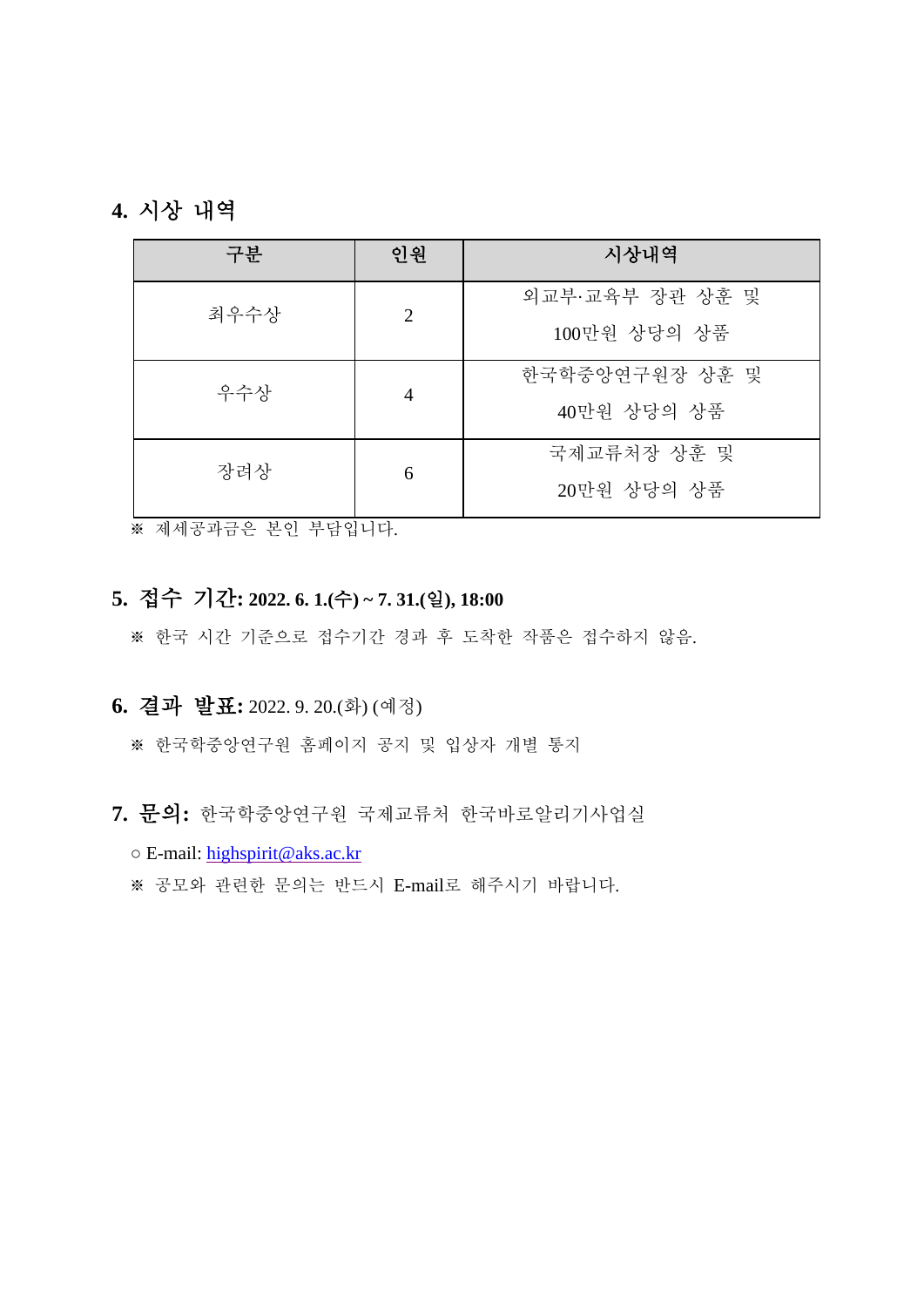[붙임1]

# 신청서**(Application Form)**

## **1.** 신청자 인적사항 **(Personal Data)**

| 성명(Name)        |  |
|-----------------|--|
| 국적(Nationality) |  |
| 이메일(E-mail)     |  |
| 전화번호(Telephone) |  |
| 주소(Address)     |  |
| 소속(Affiliation) |  |
| 직위(Position)    |  |

## **2.** 응모분야 **(Entry Field)**

| 에세이<br>(Essay) | 화인<br>(Check) | │ 『외국에서 보는 한국 이미지』 부문<br>Theme <sup>r</sup> Image of Korea from the International Point of Views      |
|----------------|---------------|-------------------------------------------------------------------------------------------------------|
|                | 화이<br>(Check) | 『한국이해자료 활용』 부문<br>Theme <sup>r</sup> Application of <i>Understanding Korea</i> Materials <sub>J</sub> |

### **3.** 개인정보 수집・활용 동의 **(Collection and use of personal information)**

## 상기 본인은 동 공모전과 관련된 개인정보 수집**·**활용에 대하여 동의합니다**.**

I give my consent to the AKS to collect and use my personal information for the work related to contest.

성명**(Name):**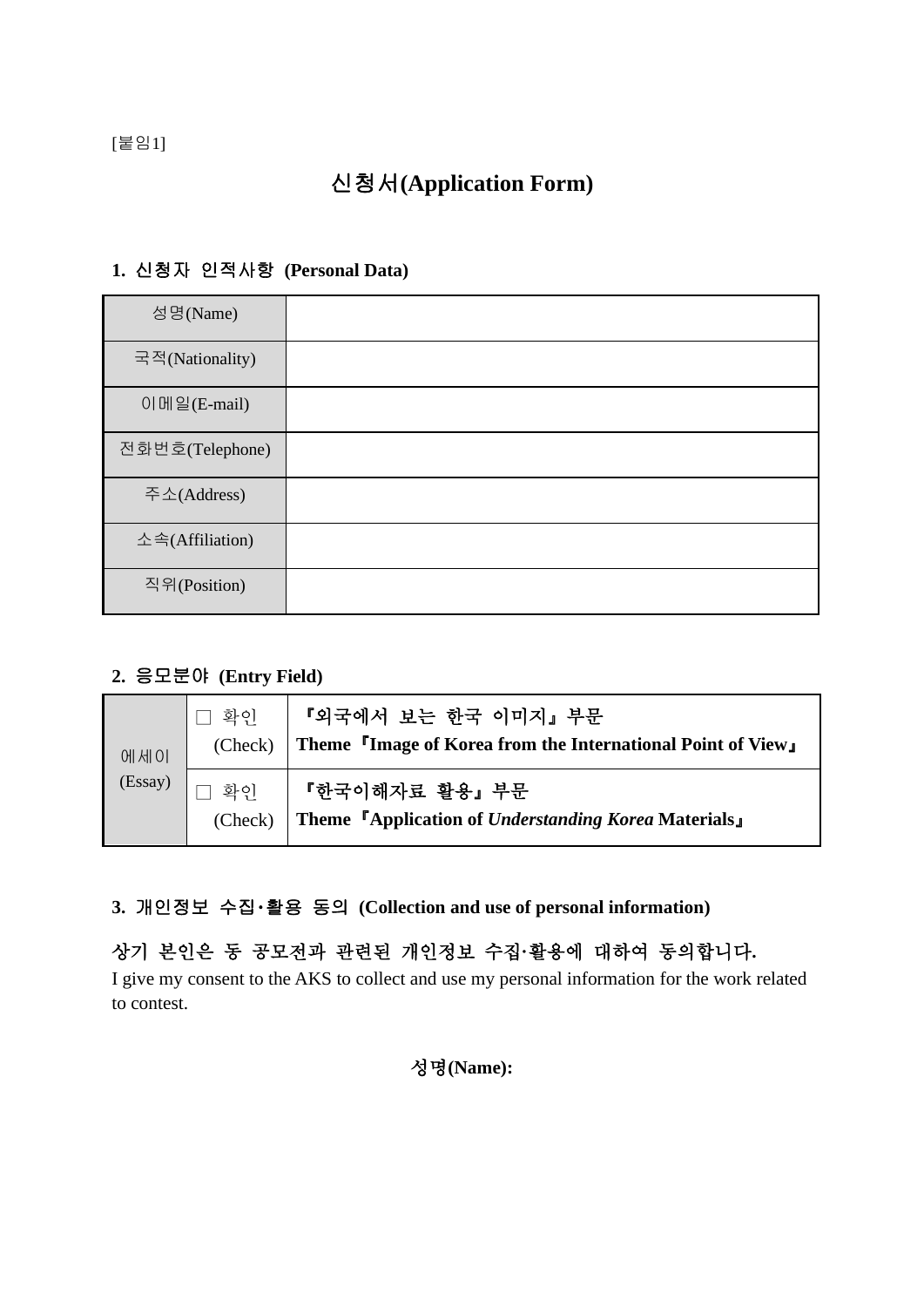[붙임2]

# 제출양식**(Proposal)**

※ MS-WORD 3매 내외, 12포인트, 바탕(한국어 작성시) 혹은 Times New Roman, 싱글스페이스 (관련 이미지 첨부 가능)

The essay should be about 3 pages, written in 12 point, single-spaced, and 바탕 (for Korean manuscript) or Times New Roman (for English manuscript) Font [Related images can be included.]

날짜(Date):

성명(Name):